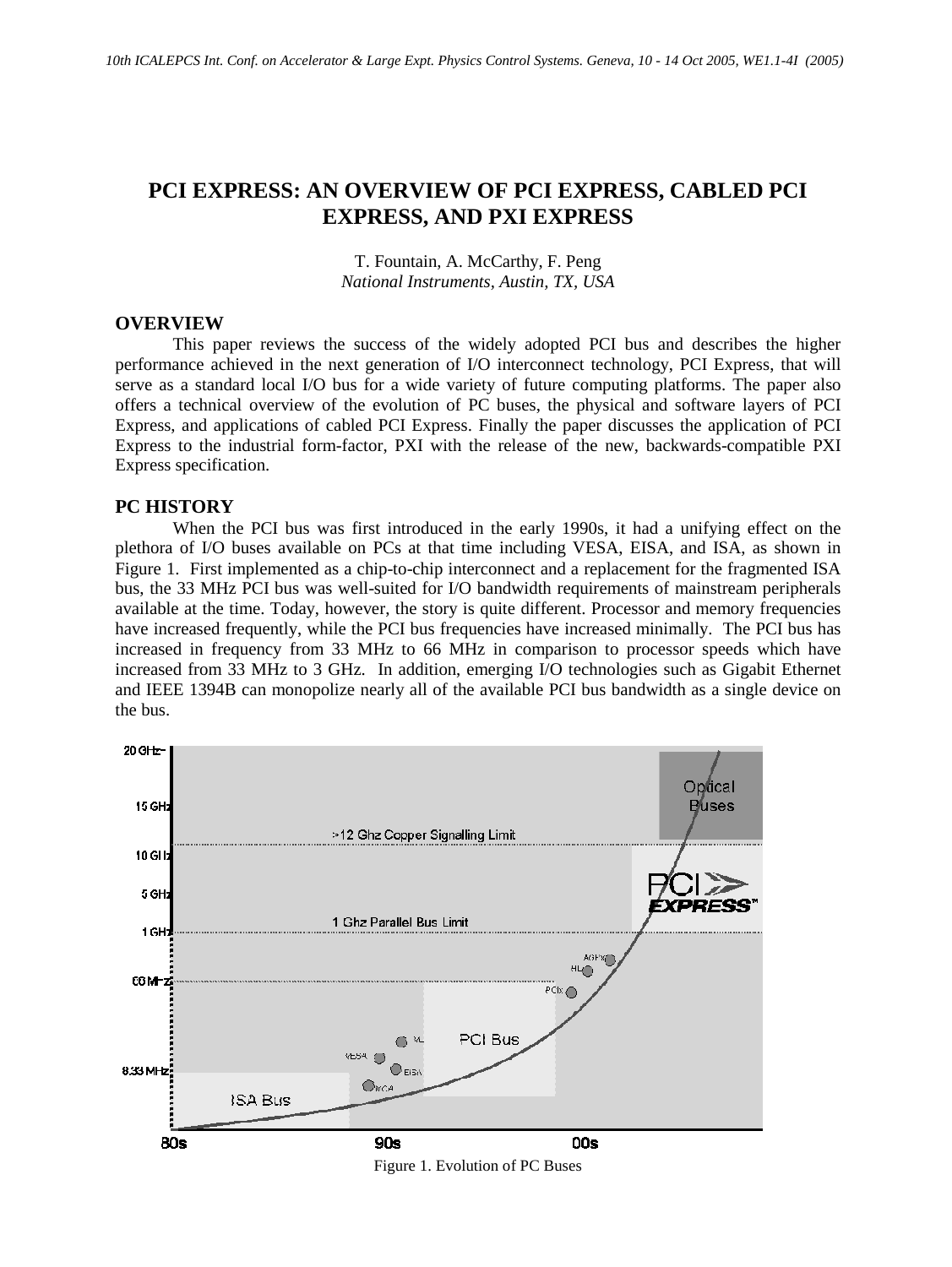## *PCI Bus History and Overview*

The PCI bus provided a number of advantages over previous bus implementations including processor independence, buffered isolation, bus mastering and true plug-and-play operation. Buffered isolation essentially isolates, both electrically and by clock domains, the CPU local bus from the PCI bus. This improves performance by providing the ability to run concurrent cycles on the PCI bus and CPU bus as well as increase the CPU local bus frequency independent of the PCI bus speed and loading. Reducing the overall latency of servicing I/O transaction, bus mastering provides PCI devices access to the PCI bus through an arbitration process and master the bus transaction directly as opposed to waiting for the host CPU to service the device. Plug-and-play operation, which permits devices to be automatically detected and configured, eliminated the manual setting of switches and jumpers for base address and interrupts that frustrated users of ISA-based boards.

## *PCI Challenges*

Although PCI has enjoyed great success, it now faces a series of challenges including bandwidth limitations, host pin-count limitations, lack of real-time data transfer services such as isochronous data transfers, and the lack of features required for next-generation I/O requirements such as quality of service, power management and I/O virtualization.

Since the introduction of PCI, there have been several revisions to the PCI specification in an attempt to keep up with the ever increasing I/O demands. These are summarized in Table 1. The usable bandwidth of the PCI bus and its derivates is less than the theoretical bandwidth due to protocol overhead, arbitration and bus topology. The main limitation of PCI is that the available bandwidth is shared by all devices on the bus.

| <b>PCI Bus</b>  | <b>Bus Clock</b> | Bandwidth  | Market         |
|-----------------|------------------|------------|----------------|
| Bandwidth (MHz) | Frequency (MHz)  | (Mbytes/s) |                |
| 32              | 33               | 132        | Desktop/Mobile |
| 32<br>64<br>64  | 66               | 264        | Server         |
|                 | 33               | 264        | Server         |
|                 | 66               | 512        | Server         |

Table 1. PCI Bandwidth and Market Use

Because PCI clock frequencies have become inadequate for certain applications, PCI derivates such as PCI-X and Advanced Graphics Port (AGP) have sought to provide bandwidth relief by increasing bus frequencies. A side effect of increasing frequencies is a corresponding reduction in the distance the bus can be routed and the number of connectors the bus transceivers can drive, which leads to dividing the PCI bus into multiple segments. Each of these segments requires a full PCI-X bus to be routed from the host driving silicon to each active slot. For example, 64-bit PCI-X requires 150 pins for each segment which is costly to implement and places strain on routing, board layer count and chip package pin-outs. This extra cost is justified only where the bandwidth is crucial, such as in servers.

Applications such as data acquisition, waveform generation, and multimedia applications including streaming audio and video require guaranteed bandwidth and deterministic latency, without which the user experiences glitches. The original PCI specification did not address these issues because the applications were not prevalent at the time the specification was developed. Today's isochronous data transfers such as high-definition uncompressed video and audio demonstrate the need for the I/O system to include isochronous transfers. A side benefit of isochronous transfers is that the local PCI Express devices need a lot less memory for buffering purposes than typical PCI devices use for minimizing variable bandwidth issues.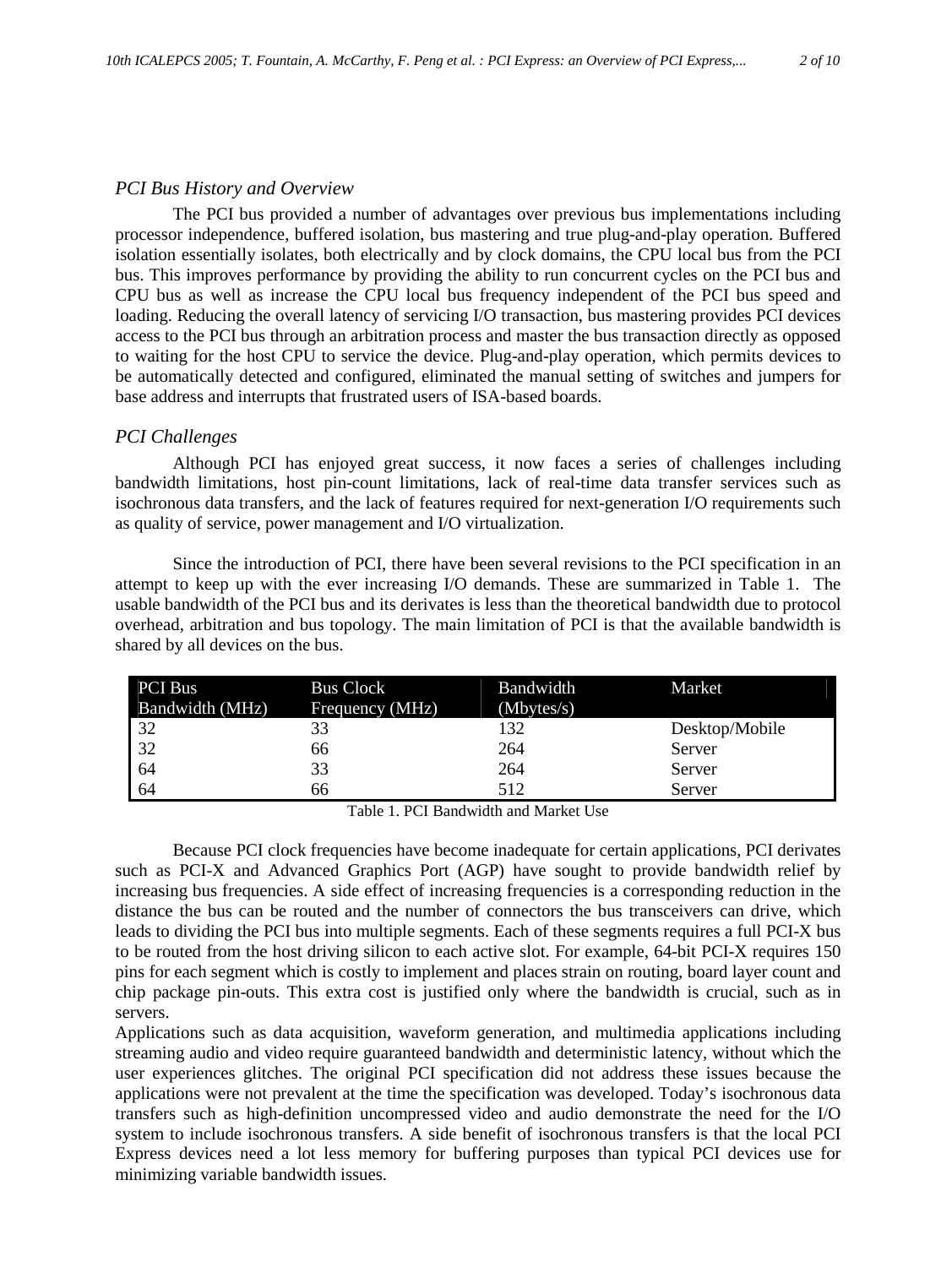Finally next-generation I/O requirements such as quality of service measurements and power management will improve data integrity and permit selective powering-down of system devices – an important consideration as the amount of power required by modern PCs continues to grow. Virtual channels permit data to be routed via virtual routes; data transfers to take place even if other channels are blocked by outstanding transactions.

Although the PCI bus is showing signs of age in some areas, the transition to PCI Express will be a long one, and the PCI bus will remain a strong contender for I/O expansion for many years to come. Modern PCs introduced since 2004 have a combination of PCI and PCI Express slots, with the ratio changing more towards PCI Express as the technology is adopted.

## **PCI EXPRESS ARCHITECTURE**

The PCI Express Architecture is specified in layers, as shown in Figure 2. Compatibility with the PCI addressing model (a load-store architecture with a flat 32 or 64-bit address space) is maintained to ensure that all existing applications and drivers operate unchanged. The PCI Express configuration scheme uses standard mechanisms defined in the PCI plug-and-play specification. The software layers generate read and write requests that are transported by the transaction layer to the I/O devices using a packet-based, split-transaction protocol. The link layer adds sequence numbers and CRC to these packets to create a highly reliable data transfer mechanism. The basic physical layer consists of a dual simplex channel that is implemented as a transmit pair and a receive pair. The initial speed of 2.5Gb/S in each direction provides a 250 Mbytes/s communications channel in each direction, which is close to three times the classic PCI data rate, in each direction.



Figure 2. PCI Express Layered Architecture

## *Physical Layer*

In the physical layer, PCI Express introduces the concept of multiple lanes to increase system bandwidth. The basic physical layer consists of a dual simplex channel implemented as a transmit pair and a receive pair that together make a lane. The initial speed of 2.5 Gbits/s provides a nominal bandwidth of about 250 MBytes/s in each direction per PCI Express lane representing a twofold to fourfold increase compared to most classic PCI devices. In addition, unlike PCI, where the bus bandwidth is shared among devices, this bandwidth is provided to each device. The bandwidth of a PCI Express link may be linearly scaled by adding signal pairs to form multiple lanes. The physical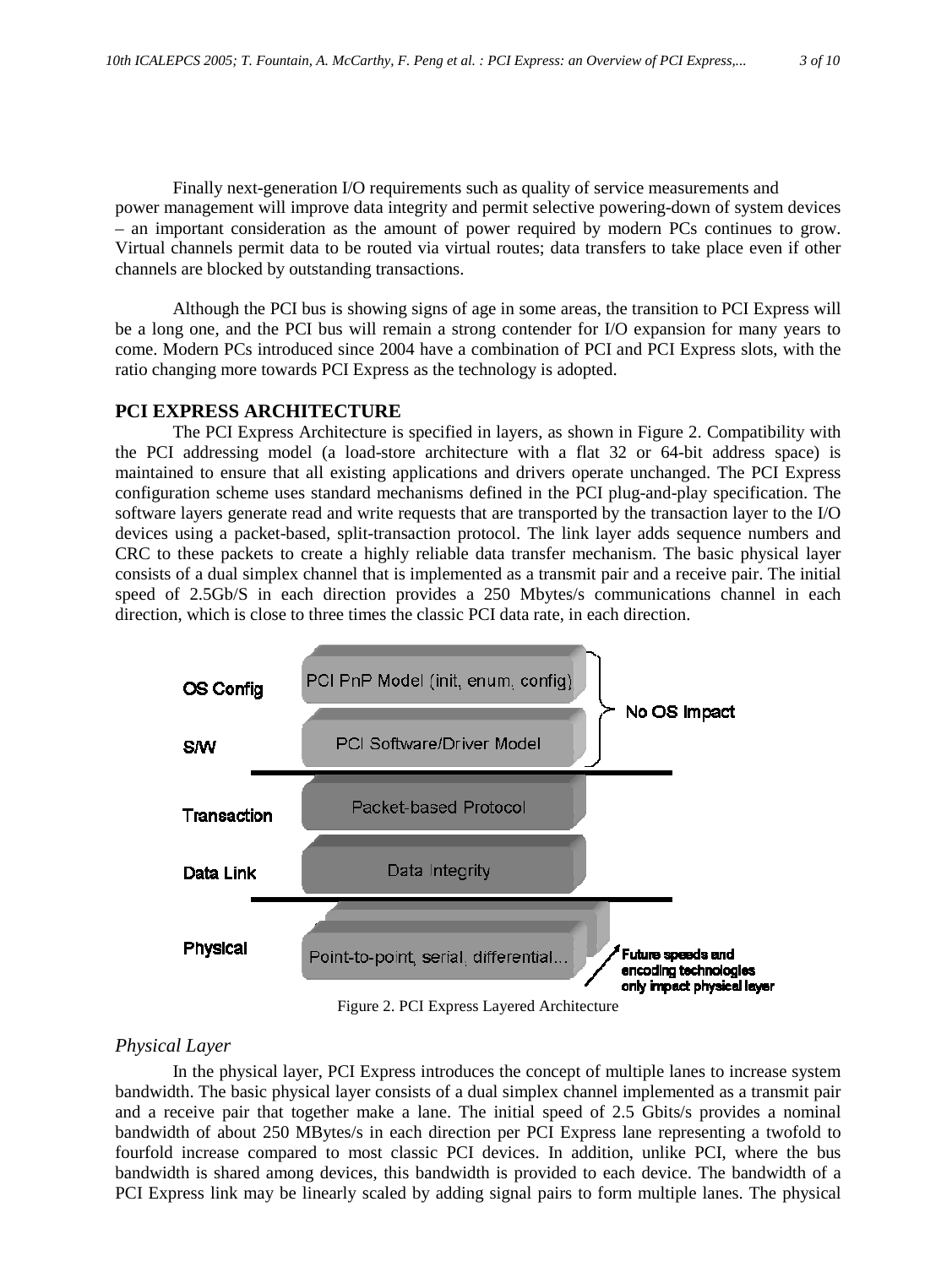layer provides x1, x2, x4, x8, x12, x16, and x32 lane widths, which conceptually splits the incoming data packets among these lanes. Future performance enhancements, encoding techniques, or media would impact only the physical layer.

#### *Data Link Layer*

The link layer ensures reliable delivery of packets across the PCI Express link. By using a credit-based, flow control protocol, PCI Express ensures that packets are transmitted only when a buffer is available to receive this packet at the other end, eliminating any packet retries and the associated waste of bus bandwidth due to resource constraints. The link layer automatically retries a packet when signaled as corrupted.

#### *Transaction Layer*

The transaction layer uses a packet-based protocol. The transaction layer receives read and write requests from the software layer and creates request packets for transmission to the link layer. All requests are implemented as split transactions and some of the request packets require a response packet. The transaction layer also receives response packets from the link layer and matches these with the original software requests. Each packet has a unique identifier that enables response packets to be directed to the correct originator.

#### *Software Layer*

Software compatibility is of paramount importance for PCI Express. Compatibility with the PCI addressing model is maintained by the software layer to ensure that all existing applications and drivers operate unchanged. The PCI initialization model where the OS can discover all add-in hardware devices present and then allocate system resources remains unchanged within the PCI Express architecture so that every OS can boot without modification on a PCI Express-based machine. The PCI Express architecture maintains the run-time software model used by PCI to enable all existing software to execute unchanged.

## **PC ARCHITECTURE – TODAY AND FUTURE**

The classic Intel PC architecture in 2004, shown in Figure 3, consisted of a number of diverging requirements for each of the interconnects. For instance, graphics cards were interfaced via the Advanced Graphics Port (AGP) from the Memory Controller Hub (MCH), and the memory bridge was connected to the I/O Controller Hub (ICH) via a fairly low bandwidth link called hublink. As shown in Figure 4, PCI Express unifies the I/O system using a common bus architecture. In addition, PCI Express also replaces some of the internal buses that link subsystems, such as DMI and the interface to the Gigabit Ethernet device.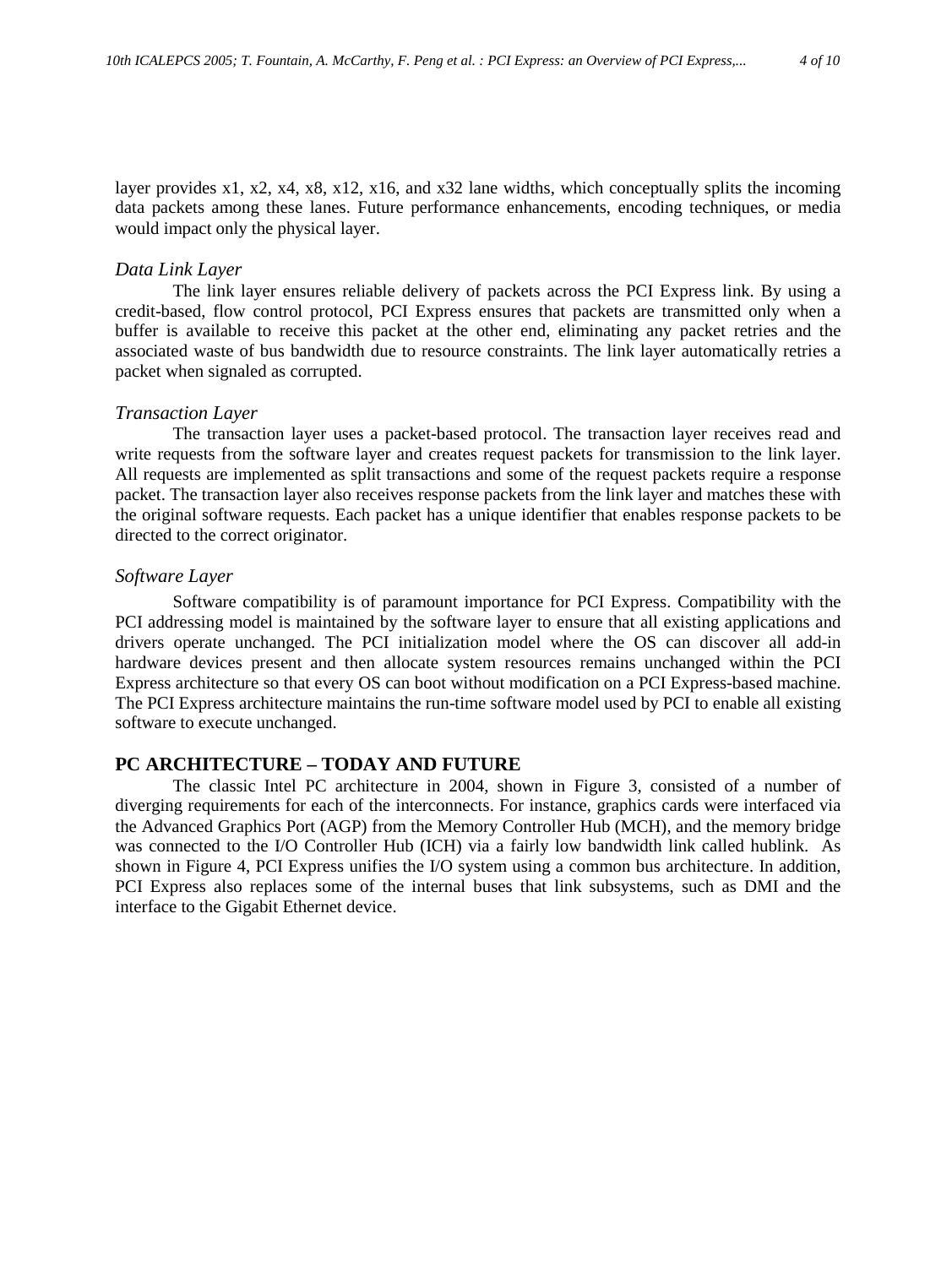



Figure 3. PC Architecture 2004 with PCI

Figure 4. PC Architecture with PCI Express Implementation

## **PCI EXPRESS PACKAGING**

PCI Express is available in a number of different I/O expansion formats, depending on the application platform – notebook, desktop, or server. Requiring larger bandwidths to service I/O requirements, servers will have more PCI Express slots and will provide higher PCI Express lane counts. In contrast, a notebook may use the PCI Express architecture internally, but only expose a single x1 lane for medium speed peripherals.

## *Desktop PCI Express Expansion slots*

The replacement for the PCI board for desktop and workstation machines has a very similar mechanical structure to today's PCI boards, based on a card-edge connector and retaining bracket with I/O connectors protruding through the bracket and attached to the main PWB. The connector on the motherboard has improved retention capabilities, to ensure that the board will not become dislodged from the connector under vibration or shipping. The card-edge connector is available in a number of different sizes, depending on PCI Express lane width, from x1 up to x16. The x16 replaces the AGP slot on motherboards, for graphics board expansion. Figure 5 shows mechanical drawings for various PCI Express connectors.



Figure 5. Mechanical Drawings of Various PCI Express Connectors

## *ExpressCard*

The ExpressCard standard gives users an easy way to add hardware or media to their system. The primary market for ExpressCard modules are notebooks and small PCs needing limited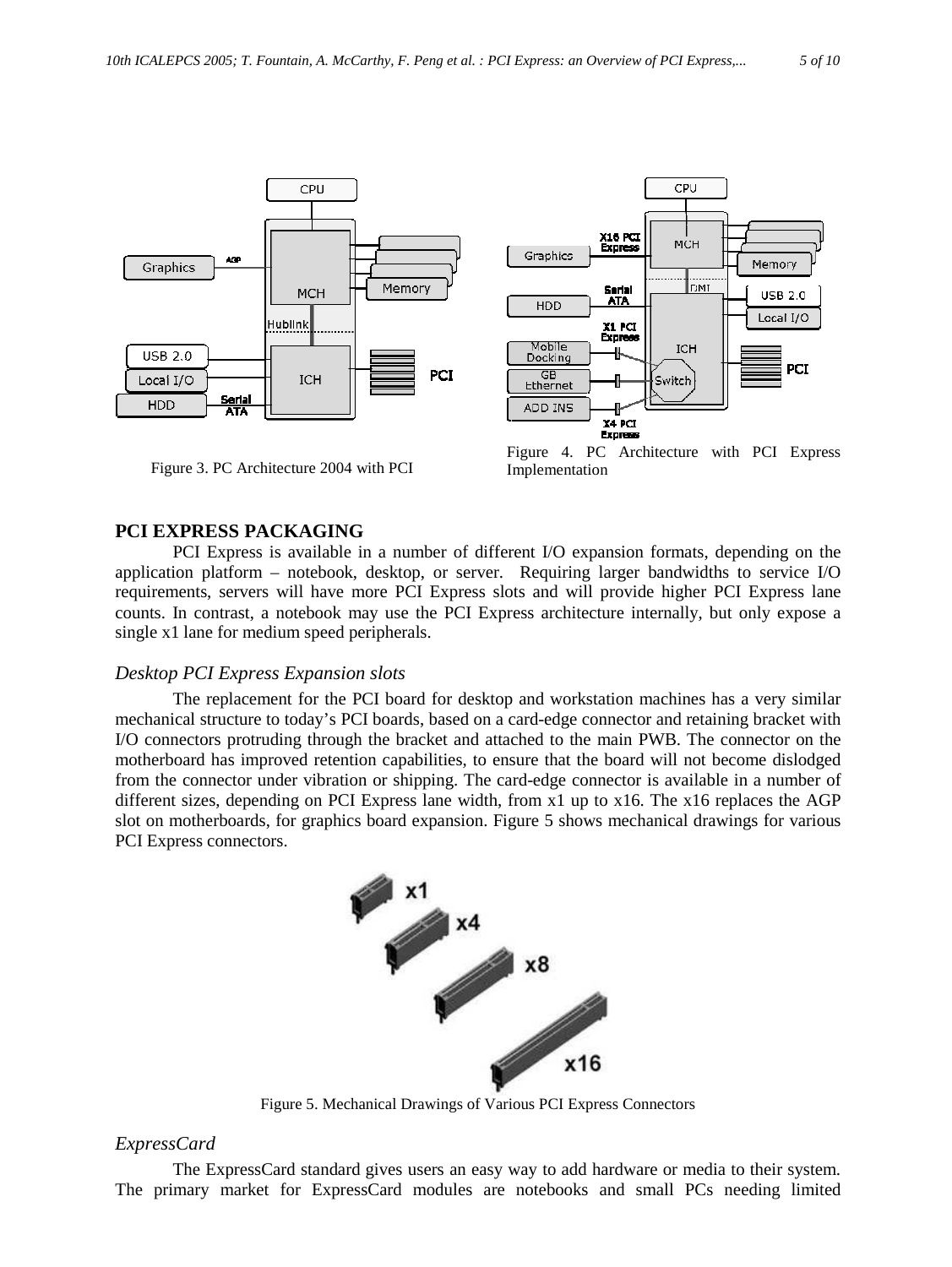expansion. Unlike traditional add-in cards for desktop computers, the ExpressCard module can be plugged in or removed at almost any time without any tools. Providing desktop and mobile computer users a consistent, easy, and reliable way to connect devices into their systems, ExpressCard technology replaces conventional parallel buses for I/O devices with two scalable, high-speed serial interfaces: PCI Express and USB 2.0. ExpressCard developers can create modules using PCI Express for their highest performance applications or use USB to take advantage of the wide availability of USB. Regardless of the bus technology choosen, the end user experience will be the same since there are no external indications of which underlying bus the module is using.

There are two standard formats of ExpressCard modules – ExpressCard/34 (34 mm wide) and ExpressCard/54 (54 mm wide). Both modules are 5 mm thick, the same as the Type II PC Card.

The two sizes of ExpressCard modules give system manufacturers a degree of flexibility that they did not have with earlier module standards. Figure 6 shows the two ExpressCard modules sizes and contrasts them to the PCMCIA Cardbus module. Examples of the larger /54 modules include SmartCard readers, Compact Flash readers, and 1.8 in. disk drives. In addition to providing extra space for components, the ExpressCard/54 module also dissipates more thermal energy than the smaller ExpressCard /34 module. However, a module manufacturer who can fit his application into the narrow module will have the advantage that that particular module will work in both sizes of ExpressCard slots. To improve the ease-of-use, the ExpressCard/54 slot includes a guidance feature designed to steer ExpressCard/34 modules into the connector socket. It is also worth pointing out that the dimensions are such that inserting a CardBus card into an ExpressCard slot or vice versa will not damage either part.

Each slot of the ExpressCard host interface must include a single PCI Express lane (x1) operating at the baseline 2.5 Gb/s data rate, in each direction, as defined by the PCI Express Base Specification 1.0a. The ExpressCard host interface must also accept the low, full and high-speed USB data rates as defined by the USB 2.0 specification. Providing both interfaces is a condition for being an ExpressCard-compliant host platform. An ExpressCard module can use one or both of the standard interfaces depending on the application requirements.

## *Cabled PCI Express*

Cabled PCI Express provides a fully transparent, high throughput link for extension so that external boards appear as a though they are within the computer. Cabled PCI Express supports link widths from x1, x2, x4, x8 to x16 and provides defined connectors and cables which will be able to support Generation 2 signaling. With copper cables, cabled PCI Express can connect up to 7 meters. Using cabled PCI Express, users can apply this technology to take advantage of the high bandwidth of PCI Express to remotely and transparently control a PXI chassis for test and measurement applications.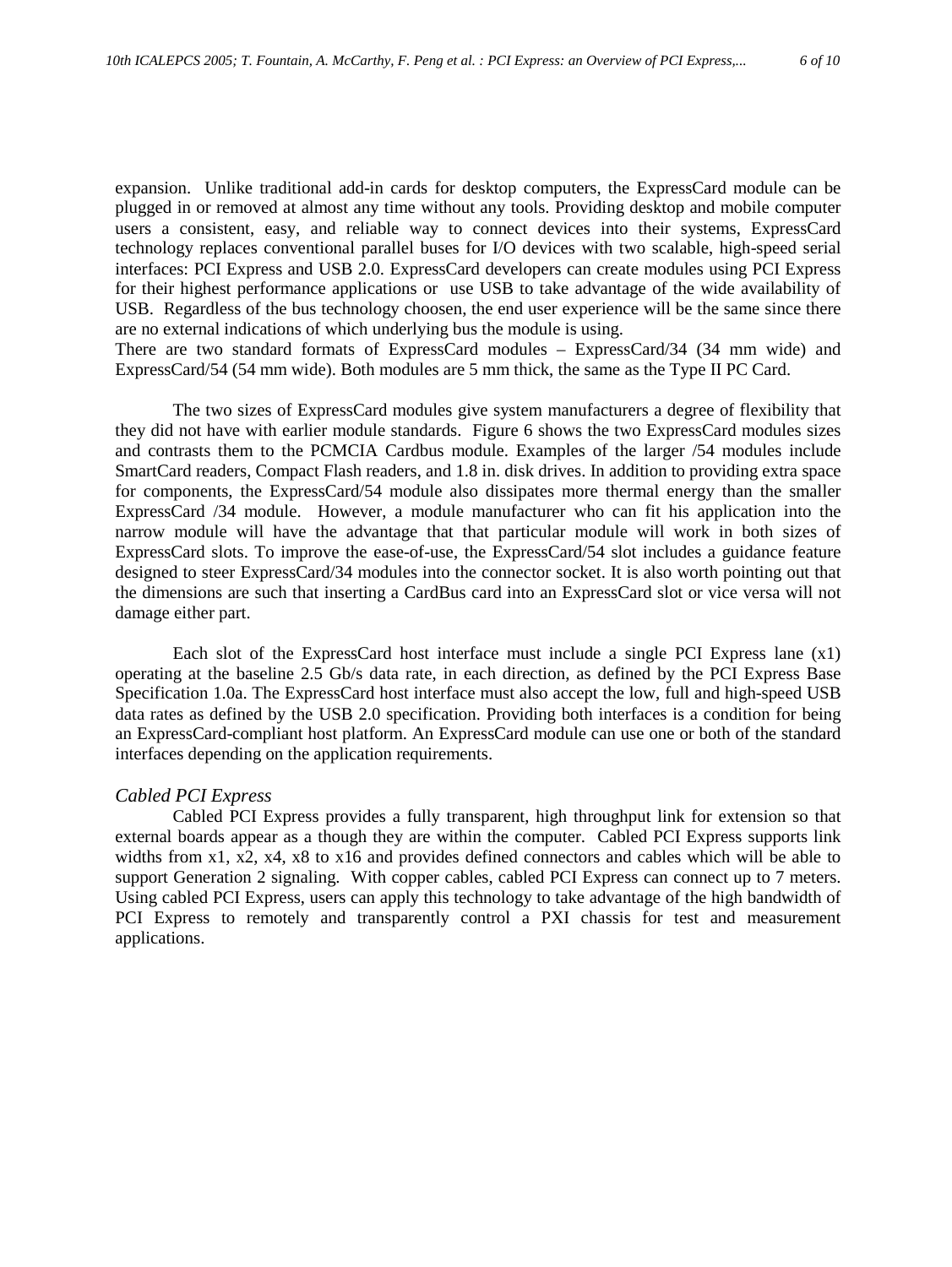

Figure 6. ExpressCard Mechanical Formats with PCMCIA/CardBus for Comparison

One of the main use cases for ExpressCard is to enable high bandwidth control of test and measurement & data acquisition systems through cabled PCI Express. An example of this is shown in Figure 7. Figure 8 shows a similar interface for a desktop machine.

It is expected that fibre-optic versions of cabled PCI Express, and future speed increases will appear in the coming years.



Figure 7. Notebook control of a test and measurement system using ExpressCard



Figure 8. A desktop x1 PCI Express Interface is linked to a test and measurement system using cabled PCI Express

## **INTEGRATION OF PCI EXPRESS INTO COMPACTPCI AND PXI**

Now, as the commercial PC industry drastically improves the available bus bandwidth by evolving PCI to PCI Express, PXI has the ability to meet even more application needs by integrating PCI Express into the PXI standard.

## *An Introduction to PXIExpress*

To ensure the successful integration of PCI Express technology into the PXI and CompactPCI backplanes, the PICMG (picmg.org) and PXISA (pxisa.org) are executing coordinated plans to integrate PCI Express into both CompactPCI and PXI while preserving backward compatibility. Because PXI is based on CompactPCI, work began first on the CompactPCI Express specification in early 2004. The CompactPCI Express specification defines the fundamental mechanical and electrical features of CompactPCI Express systems and, therefore, PXI Express systems. This includes the selection of connectors to support PCI Express, definitions of slots and board mechanicals, definitions of slot/board electrical signals, and compliance-testing requirements. The CompactPCI Express specification was released in June 2005.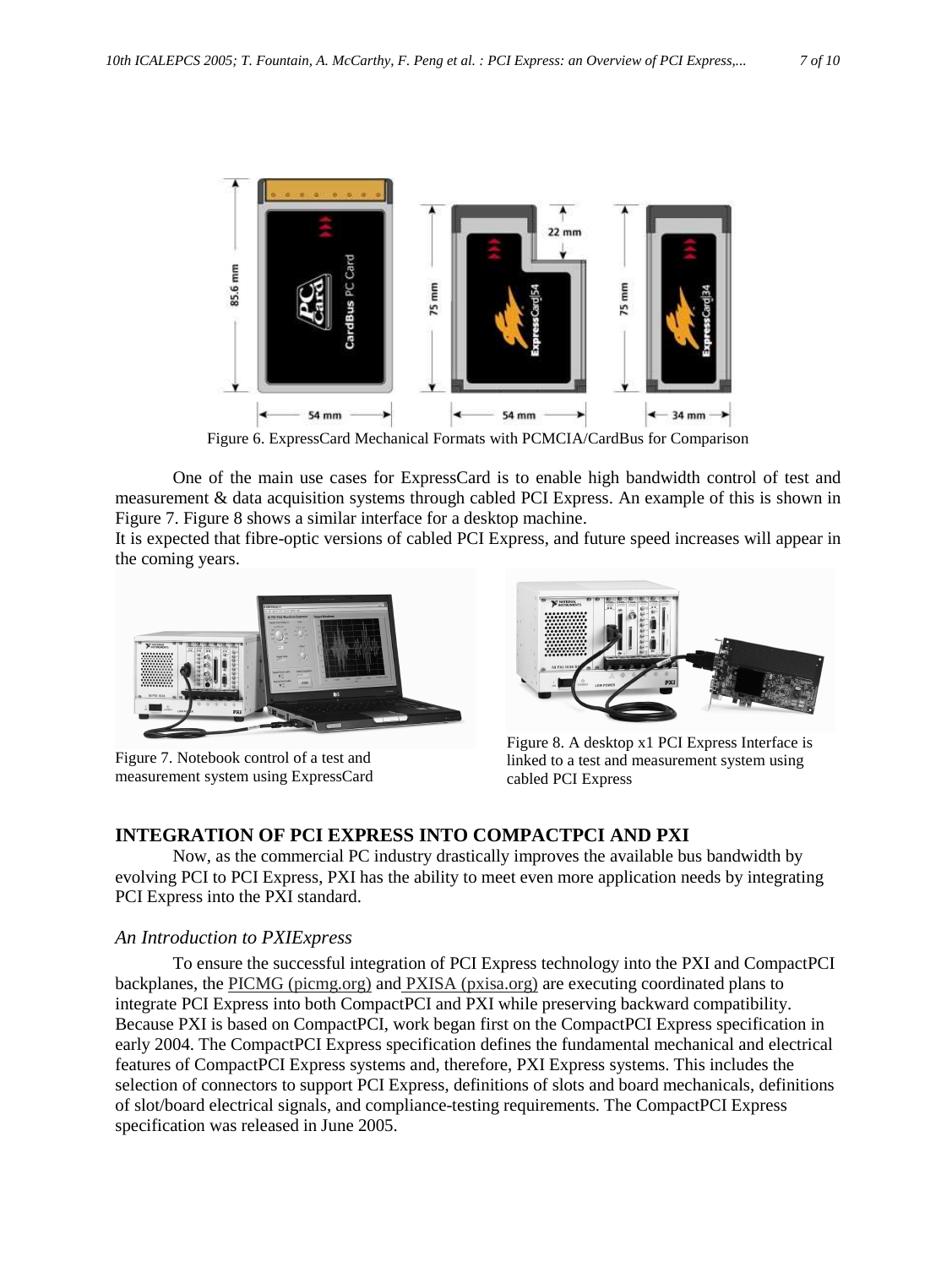PXI Express specification work began in May 2005, and the specification was ratified by the PXISA in August 2005. PXI Express incorporates CompactPCI Express with enhancements for PXI compatibility, timing and synchronization, and system software frameworks.

#### *Typical Backplane Architecture*

Figure 9 shows the basic layout of a CompactPCI/PXI Express backplane and illustrates how PCI Express is integrated into backplanes while preserving compatibility with current PXI modules. PCI Express electrical lanes run from the system slot (either an embedded controller or MXI Express link) to the hybrid slots, providing a high-bandwidth path from the controller to the backplane slots. In addition, the installation of an inexpensive PCI Express-to-PCI bridge on backplanes provides PCI signalling to all PXI and PXI Express hybrid slots. This ensures compatibility with PXI modules on the backplane. The system controller slot is capable of supporting up to a x16 PCI Express link, plus a x8 link, providing a total of 6 GB/s bandwidth to the PXI backplane. This is a more than 45 times improvement in PXI backplane throughput.



Figure 9. Example layout of a PXI Express Backplane

#### *Hybrid Slots*

A key new feature is the PXI Express hybrid slot, which delivers support for both PCI and PCI Express signalling by taking advantage of available pins on the high-density backplanes. This creates a level of backward compatibility not available in even desktop PC card-edge connectors. In this hybrid peripheral slot, you can install PXI modules that use PCI signalling, as well as future highperformance PXI Express modules, in the same slot.

As shown in Figure 10, the compatibility of the hybrid slot is made possible by retaining the PCI signalling and PXI timing and synchronization signals of PXI today in the P1 and XP4 connectors (respectively). In addition, the new XP3 connector provides connectivity for x8 PCI Express, as well as pins for additional timing and synchronization.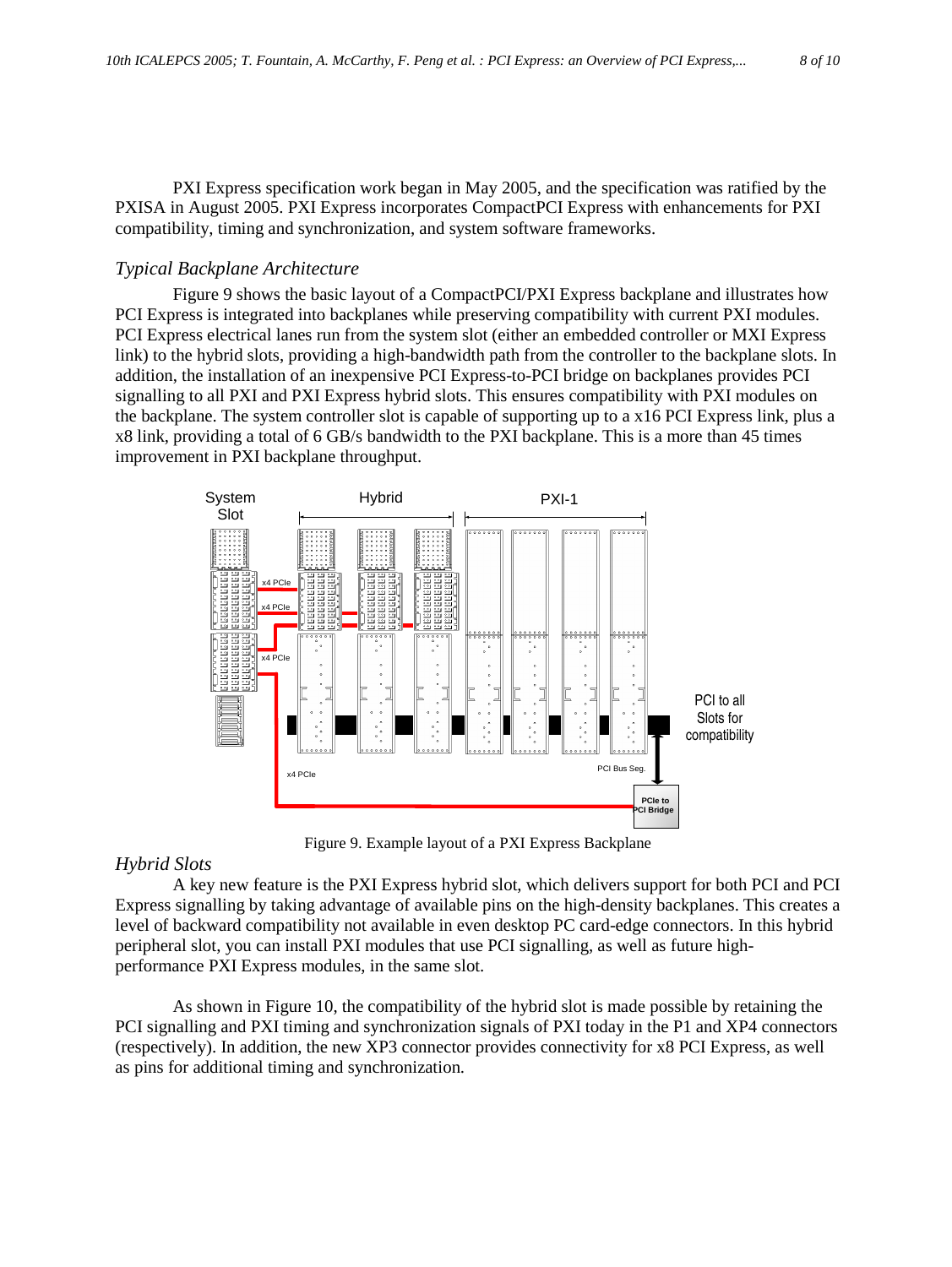

Figure 10. This detail of the new PXI Express hybrid peripheral slot demonstrates the hardware compatibility of PXI Express.

#### *Software Compatibility with PXI*

PCI Express uses the same driver and OS model as PCI, which ensures complete software compatibility among PCI-based systems such as PXI and PCI Express-based systems, for example, PXI Express. Neither vendors nor customers need to revise driver software or application software for PCI Express-based systems. Therefore, in addition to providing hardware compatibility through the hybrid slot, PXI Express systems also help engineers preserve existing software investments.

#### *New Applications for PXI Express*

Three main market segments have broadly adopted PXI systems -- test and measurement, real-time control and simulation, and industrial data acquisition. In all areas, PXI has seen tremendous industry expansion, with vendors investing heavily in new PXI product introductions. For example, since 2003, PXI vendors have released, on average, more than one new PXI product per week. Each new product expands PXI platform capability, bringing PXI into new areas of performance and lowering the PXI system cost to drive broader industry adoption.

The increased PXI backplane bandwidth, from the 132 MB/s of PCI to the 6 GB/s of PXI Express, represents more than 45X improvement in bandwidth while maintaining software and hardware compatibility with PXI modules. This new performance will extend PXI into new application areas, many of which are currently served by only expensive and proprietary hardware. For example, a digitizer based on PCI Express will have a 1 GB/s direct path to the controller, which is approximately 8X the throughput of 32-bit, 33 MHz PCI today. To translate this into real measurement terms, a high-resolution 16-bit IF digitizer or generator could potentially stream up to 500 MHz bandwidth continuously to the CPU without bus limits or sharing bandwidth with adjacent modules.

#### **BENEFITS OF PCI & PXI EXPRESS**

For PC-based measurement and automation systems, the PCI bus has been the bus of choice for plug-in expansion cards for many years. It will continue to play an important role in the future. As the PC has evolved, the PCI bus (with its parallel architecture) has not scaled linearly with the rest of the platform. PCI Express solves these issues and provides benefits across five main areas: